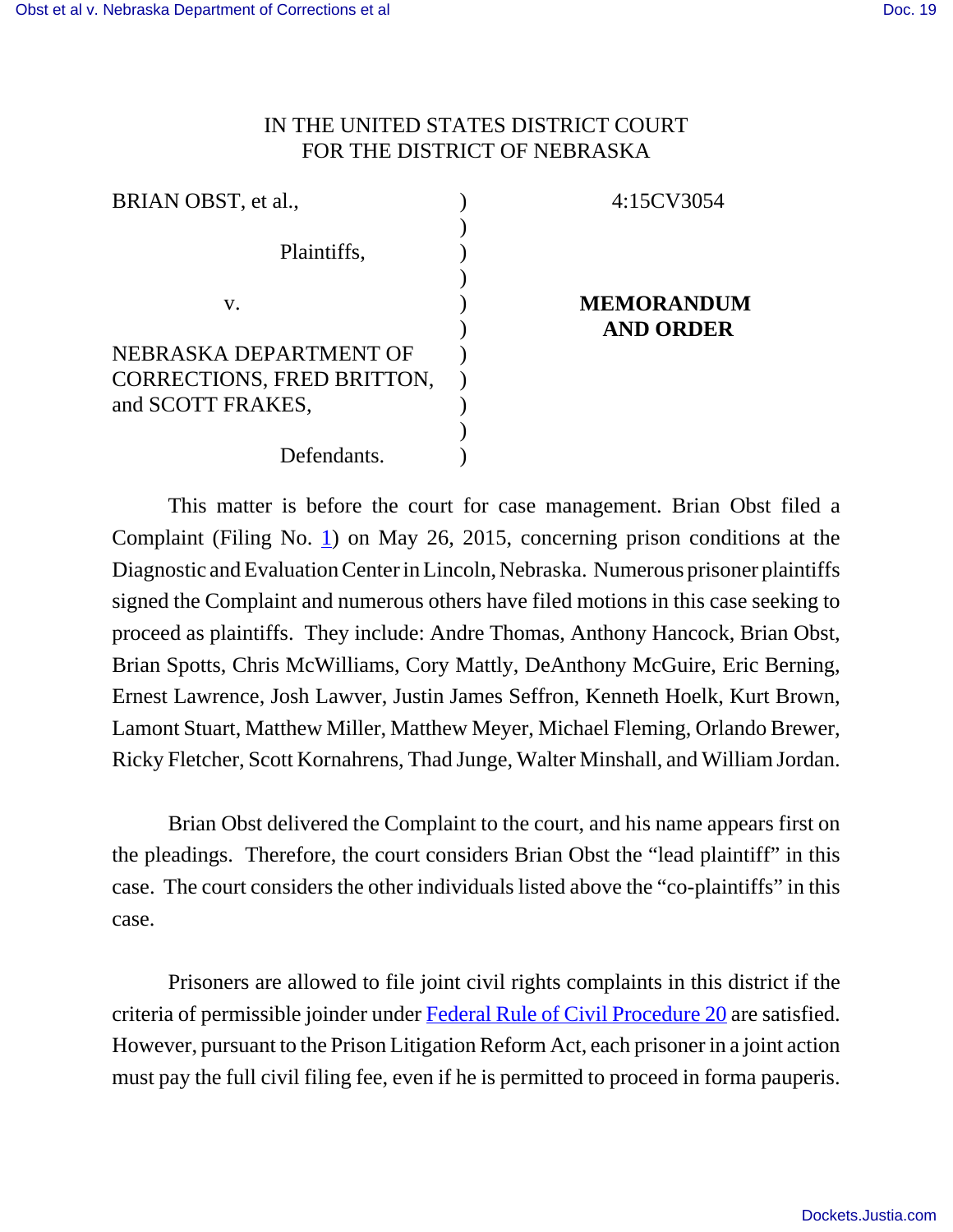*See* 28 U.S.C. § 1915(b)(1); *Cole v. Houston*, No. 4:06cv3314, 2007 WL 1309821 (D. Neb. March 30, 2007). In other words, each prisoner in a joint action must pay the full civil filing fee, just as if he had filed the suit individually.

Because not every prisoner is likely to be aware of the potential negative consequences of joining group litigation in the federal courts, this court will alert the plaintiffs to the individual payment requirement, as well as other risks they face in joint pro se litigation.<sup>1</sup> The court offers the co-plaintiffs an opportunity to withdraw from this litigation before the case progresses further. Each of the co-plaintiffs should consider the following points when deciding whether or not to withdraw as a plaintiff from this case:

- He must pay the full \$350 filing fee, either installments or in full, regardless of whether this action is dismissed, severed, or allowed to proceed as a group complaint.
- He will be held legally responsible for knowing precisely what is being filed in the case on his behalf.
- He will be subject to sanctions under Federal Rule of Civil Procedure 11 if such sanctions are found warranted in any aspect of the case.
- He will incur a strike if the action is dismissed as frivolous or malicious or for failure to state a claim upon which relief may be granted. $2$

<sup>1</sup> *SeeKirkendall v. Justus*, Case No. 14-cv-772-JPG, 2014 WL 3733971 (S.D.Ill. July 29, 2014) (providing notice to prisoners of the potential negative consequences of joining group litigation and providing them an opportunity to withdraw from the litigation).

<sup>2</sup> *See* 28 U.S.C. § 1915(g) ("In no event shall a prisoner bring a civil action or appeal a judgment in a civil action or proceeding under this section if the prisoner has, on 3 or more prior occasions, while incarcerated or detained in any facility, brought an action or appeal in a court of the United States that was dismissed on the grounds that it is frivolous, malicious, or fails to state a claim upon which relief may be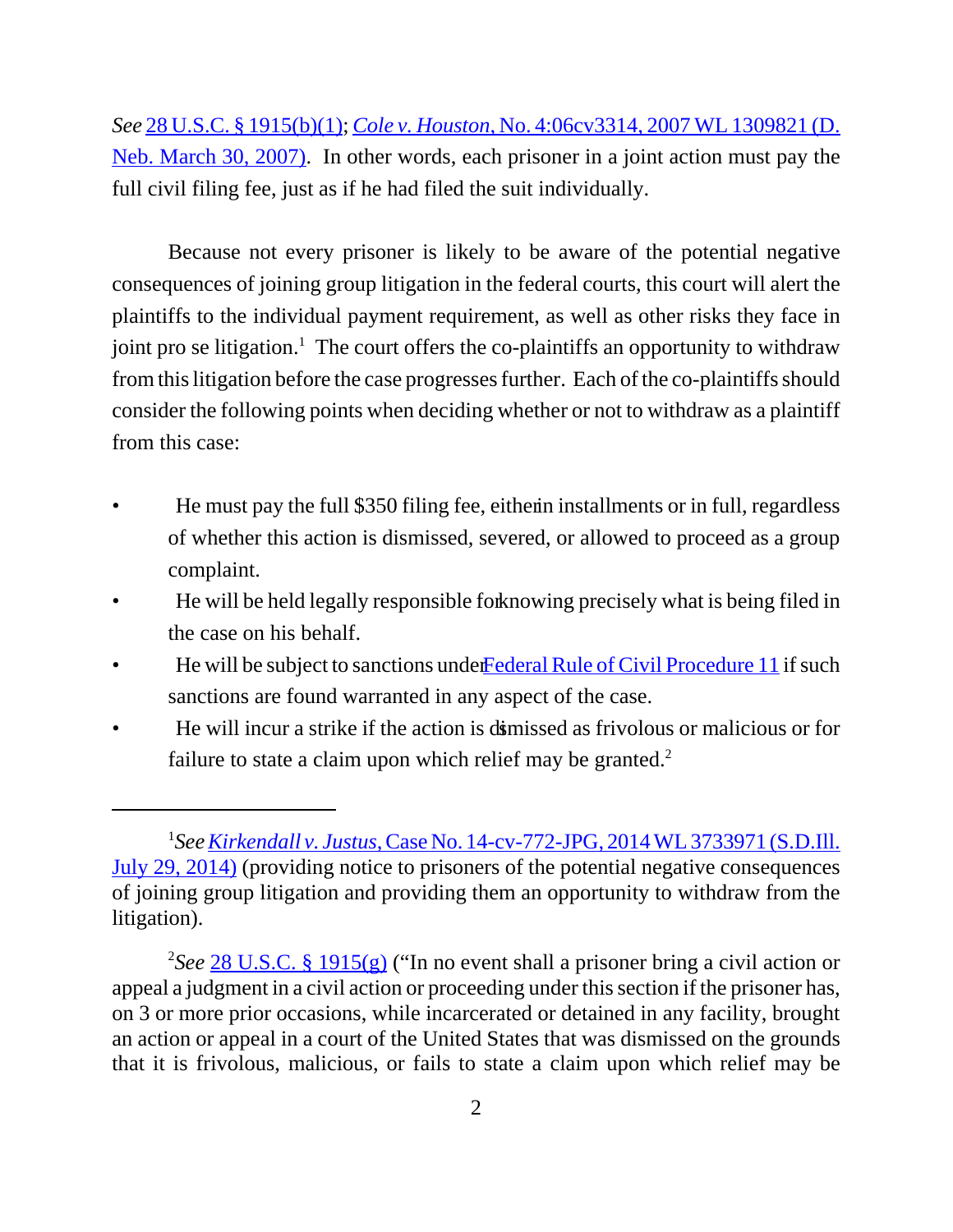*•* In screening the complaint, the court will consider whether unrelated claims should be severed and, if it decides severance is appropriate, he will be required to prosecute his claims in a separate action and pay a separate filing fee for each new action.

All of the plaintiffs must note that any proposed amended complaint or other document filed on behalf of multiple plaintiffs must be signed by each of the plaintiffs. As long as the plaintiffs appear without counsel in this action, each plaintiff must sign documents for himself. *See* Fed. R. Civ. P. 11. A non-attorney cannot file or sign papers for another litigant. All of the plaintiffs are WARNED that future group motions or pleadings that do not comply with this requirement will be stricken pursuant to Rule 11(a).

#### IT IS ORDERED that:

1. Each co-plaintiff—Andre Thomas, Anthony Hancock, Brian Spotts, Chris McWilliams, Cory Mattly, DeAnthony McGuire, Eric Berning, Ernest Lawrence, Josh Lawver, Justin James Seffron, Kenneth Hoelk, Kurt Brown, Lamont Stuart, Matthew Miller, Matthew Meyer, Michael Fleming, Orlando Brewer, Ricky Fletcher, Scott Kornahrens, Thad Junge, Walter Minshall, and William Jordan—has 30 days to advise the court in writing whether he wishes to continue as a plaintiff in this group action. If, by that deadline, any co-plaintiff advises the court that he does *not* wish to participate in the action, he will be dismissed from the lawsuit and will *not*

granted, unless the prisoner is under imminent danger of serious physical injury.").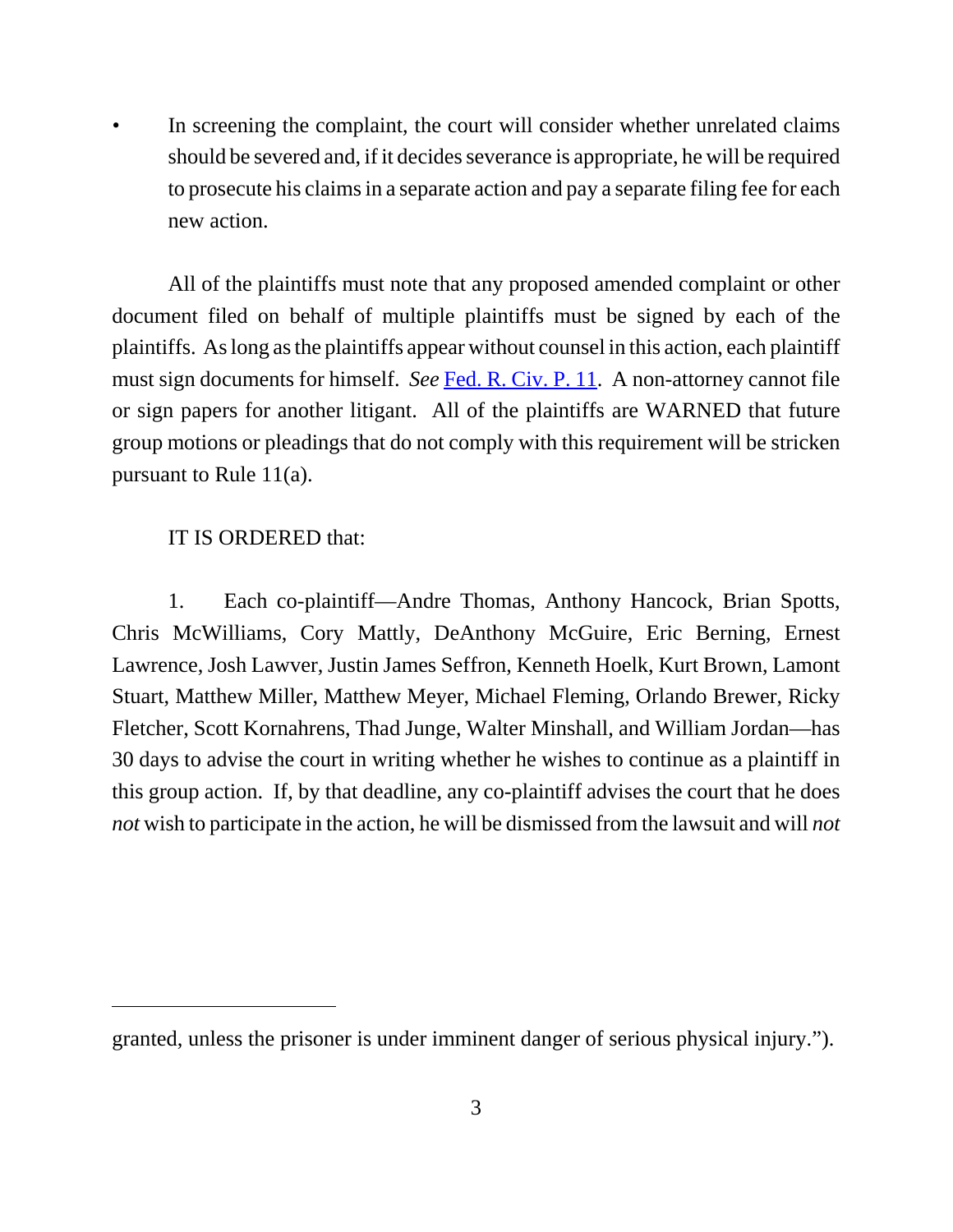be charged a filing fee for this action.<sup>3</sup> **This is the only way to avoid the obligation to pay a filing fee for this action.**

Alternatively, if any plaintiff wants to pursue his claims individually in a separate lawsuit, he must so advise the court in writing, and his claims will be severed into a new action where a filing fee will be assessed.

2. Each co-plaintiff who chooses to continue as a plaintiff, either in this action or in a severed individual case, is hereby ORDERED to pay a fee of \$400.00<sup>4</sup> or file a properly completed motion for leave to proceed in forma pauperis ("IFP") within 30 days. The clerk of the court is directed to send the Form AO240 to each of the co-plaintiffs—Andre Thomas, Anthony Hancock, Brian Spotts, Chris McWilliams, Cory Mattly, DeAnthony McGuire, Eric Berning, Ernest Lawrence, Josh Lawver, Justin James Seffron, Kenneth Hoelk, Kurt Brown, Lamont Stuart, Matthew Miller, Matthew Meyer, Michael Fleming, Orlando Brewer, Ricky Fletcher, Scott Kornahrens, Thad Junge, Walter Minshall, and William Jordan.

Failure to submit a properly completed IFP motion does not relieve a coplaintiff of the obligation to pay a filing fee, unless he also submits timely written notice that he does not intend to proceed with the action. **Any co-plaintiff who simply does not respond to this Memorandum and Order within 30 days will be obligated to pay the full filing fee and will also be dismissed from this action for**

<sup>&</sup>lt;sup>3</sup>As the lead plaintiff, Brian Obst may not escape his obligation to pay the filing fee for this action, which was incurred when the action was filed. *See* 28 U.S.C. § 1915(b)(1); *In re Tyler*, 110 F.3d 528, 529-30 (8th Cir. 1997).

<sup>&</sup>lt;sup>4</sup>A Plaintiff whose application for pauper status is approved will be charged a filing fee of only \$350.00, as he is not subject to the \$50.00 administrative fee assessed to non-IFP plaintiffs.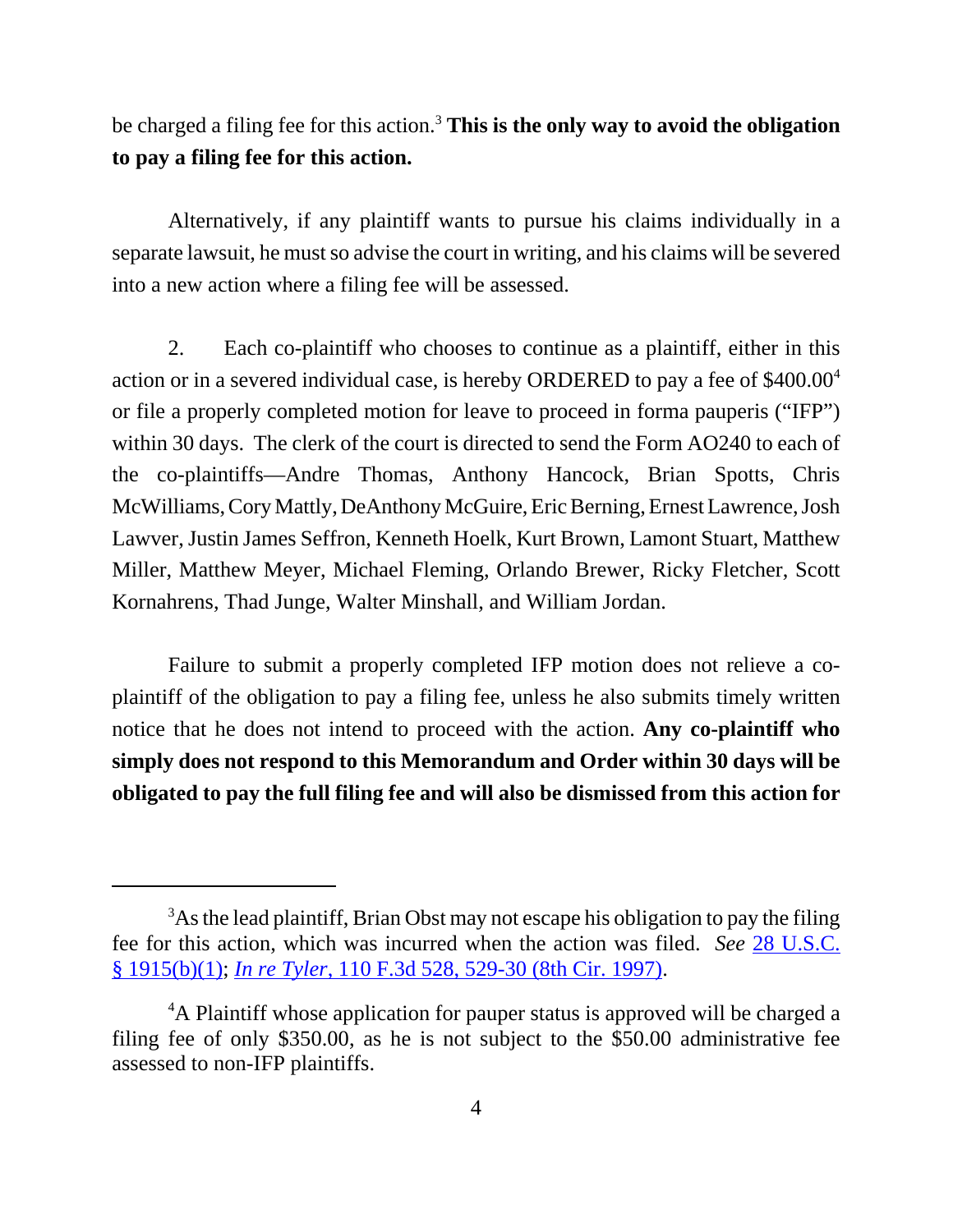# **want of prosecution and/or for failure to comply with a court order under Federal Rule of Civil Procedure 41(b).**

3. The plaintiffs are again WARNED that future group motions or pleadings that do not comply with the group pleading requirements discussed herein shall be stricken pursuant to Rule 11(a).

4. The plaintiffs are further ADVISED that each of them is under a continuing obligation to keep the court informed of any change in his address.

5. The pending Motions for Leave to Proceed in Forma Pauperis (Filing Nos. 7, 8, 9, 10, 11, 12, and 17) are denied without prejudice to reassertion. As set forth above, this action will not proceed as to any plaintiff unless he advises the court within 30 days that he wishes to continue as a plaintiff in this group action.

6. All other pending motions (Filing Nos. 13, 14, 15, 16, and 18) are denied because they do not comply with group pleading requirements. In other words, all motions seeking relief on behalf of multiple plaintiffs must be signed by all plaintiffs.

7. The clerk of the court is directed to send a copy of this order to each of the following individuals: Andre Thomas, Anthony Hancock, Brian Obst, Brian Spotts, Chris McWilliams, Cory Mattly, DeAnthony McGuire, Eric Berning, Ernest Lawrence, Josh Lawver, Justin James Seffron, Kenneth Hoelk, Kurt Brown, Lamont Stuart, Matthew Miller, Matthew Meyer, Michael Fleming, Orlando Brewer, Ricky Fletcher, Scott Kornahrens, Thad Junge, Walter Minshall, and William Jordan.